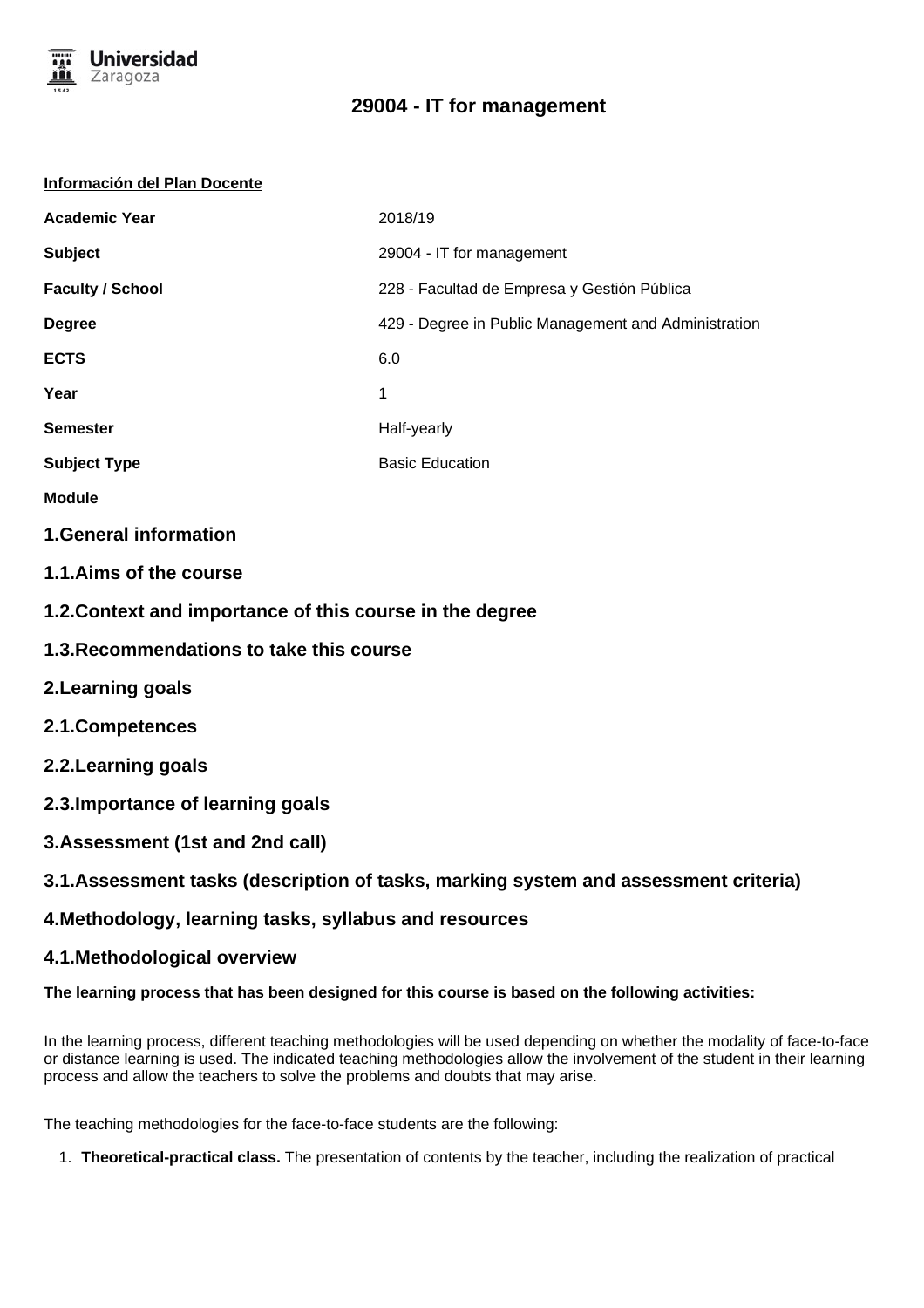

exercises on the blackboard.

Iniversidad Zaragoza

- 2. **Workshop.** Supervised session where students work individually or in groups and receive assistance and guidance when necessary.
- 3. **Problem-based learning.** Educational approach oriented to learning and instruction in which the students approach real problems in small groups and under the supervision of a tutor.

The teaching methodologies for distance students are the following:

- 1. **The study materials prepared by the faculty**, which will consist, for each of topic that make up the subject, of at least one didactic guide for the preparation of the theoretical contents, the elaboration of the continuous assessment tests, the offer of training activities on the Moodle platform (discussion forums, tasks, wikis ...) and evaluation systems.
- 2. **Workshop.** Supervised session where students work individually or in groups and receive assistance and guidance when necessary.
- 3. **Problem-based learning**. Educational approach oriented to learning and instruction in which the students approach real problems in small groups and under the supervision of a tutor.

#### **4.2.Learning tasks**

The programme offered to the students to help them achieve the learning results includes the following training activities:

- A. Training activities for the face-to-face students:
	- 1. Face-to-face training activities. The subject reserves 40% for this type of activities. It includes the interaction of students with teaching teams through:
	- Master class or explanations of contents to the students by the teachers or external experts.
	- \* Resolution of problems and cases. Realization of practical exercises with the students.
	- \* Realization of works.

\* Face-to-face tutorials, in which specific orientations will be offered on the different topics, additional contents for a deeper study of the subject, tips for a better use of the course and for the realization of the different evaluation tests.

2. Autonomous work training activities. The subject reserves 60% for the autonomous work of the students. It includes:

The individual study of the topics proposed by the teaching staff.

\* The preparation of team and individual works. Preparation of activities to present or hand in in the practical classes or in the evaluation stage.

- Autonomous realization of the practical activities proposed by the teacher in the continuous assessment.
- \* Completion of exams or face-to-face evaluation tests. I
- B. Training activities for distance students:

1. Distance learning activities. The subject reserves 20% for this type of activities. It includes the interaction of students with teaching teams through:

\* Working sessions with OpenMeetings: OpenMeetings is a free software that allows classes, lectures and expository techniques to be carried out through the internet. In addition, it allows all the participants to share the desktop, so they can see the screen and, therefore, presentations, execution of software, etc. which is why it is very suitable for distance teaching.

\* Face-to-face tutorials and / or online tutorials, in which specific orientations will be offered on the different topics, additional contents for a deeper study of the subject, tips for a better use of the course and for the realization of the different evaluation tests.

\* Virtual work in networks or activities in the Moodle platform. Methodology based on collaborative work that starts from a virtual space (Teaching Digital Ring, specifically Moodle platform), designed by the teacher and of restricted access, in which documents can be shared to work on them simultaneously and new ones can be added. It also contains the classes and lectures, both theoretical and virtual practices, it also allows the student to communicate in a synchronous and asynchronous manner, and participate in all the debates.

2. Autonomous work training activities. The subject reserves 80% for the autonomous work of the students, because of its importance in the distance educational model.

\* The individual study of the topics proposed by the teaching staff.

\* The preparation of team and individual works. Preparation of activities to present or hand in in the practical classes or in the evaluation stage.

\* Autonomous realization of the practical activities proposed by the teacher in the continuous assessment.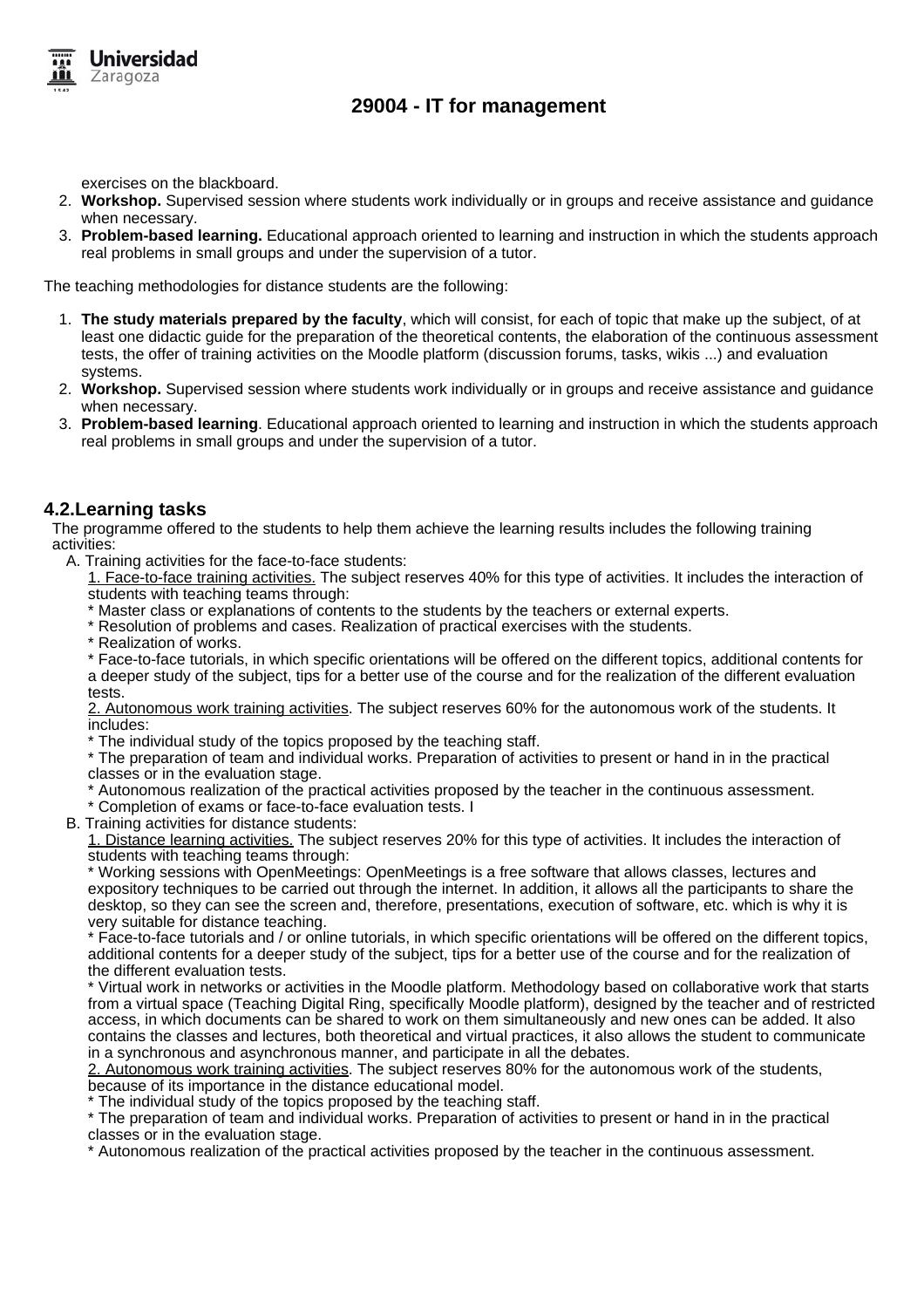

## **29004 - IT for management**

\* Completion of exams or face-to-face evaluation tests.

#### **4.3.Syllabus**

- 1. Text processing
- 2. Spreadsheet
- 3. Databases
- 4. Creation of websites
- 5. Other tools

#### **4.4.Course planning and calendar**

The methodology and work plan, the evaluated activities and their summary calendar, are communicated through the Virtual Platform of the subject (Teaching Digital Ring of the University of Zaragoza). The dates of the global tests can be consulted on the website of the Faculty of Business and Public Management.

| Training activities for the face-to-face students:                                                                                                      | Nº Horas |
|---------------------------------------------------------------------------------------------------------------------------------------------------------|----------|
| 1.a. Face-to-face training activities: Master class                                                                                                     | 30       |
| 1.b. Face-to-face training activities: Resolution of<br>problems and cases                                                                              | 15       |
| 1.c. Face-to-face training activities : Realization of<br>works                                                                                         | 10       |
| 1.e. Face-to-face training activities: Face-to-face<br>tutorials                                                                                        | 5        |
| 2.a. Autonomous work training activities: The individual<br>study                                                                                       | 35       |
| 2.b. Autonomous work training activities: The<br>preparation of team and individual works                                                               | 10       |
| 2.d. Autonomous work training activities: Autonomous<br>realization of the practical activities proposed by the<br>teacher in the continuous assessment | 40       |
| 2.e. Autonomous work training activities: Completion of<br>exams or face-to-face evaluation tests.                                                      | 5        |
| Training activities for distance students                                                                                                               | Nº Horas |